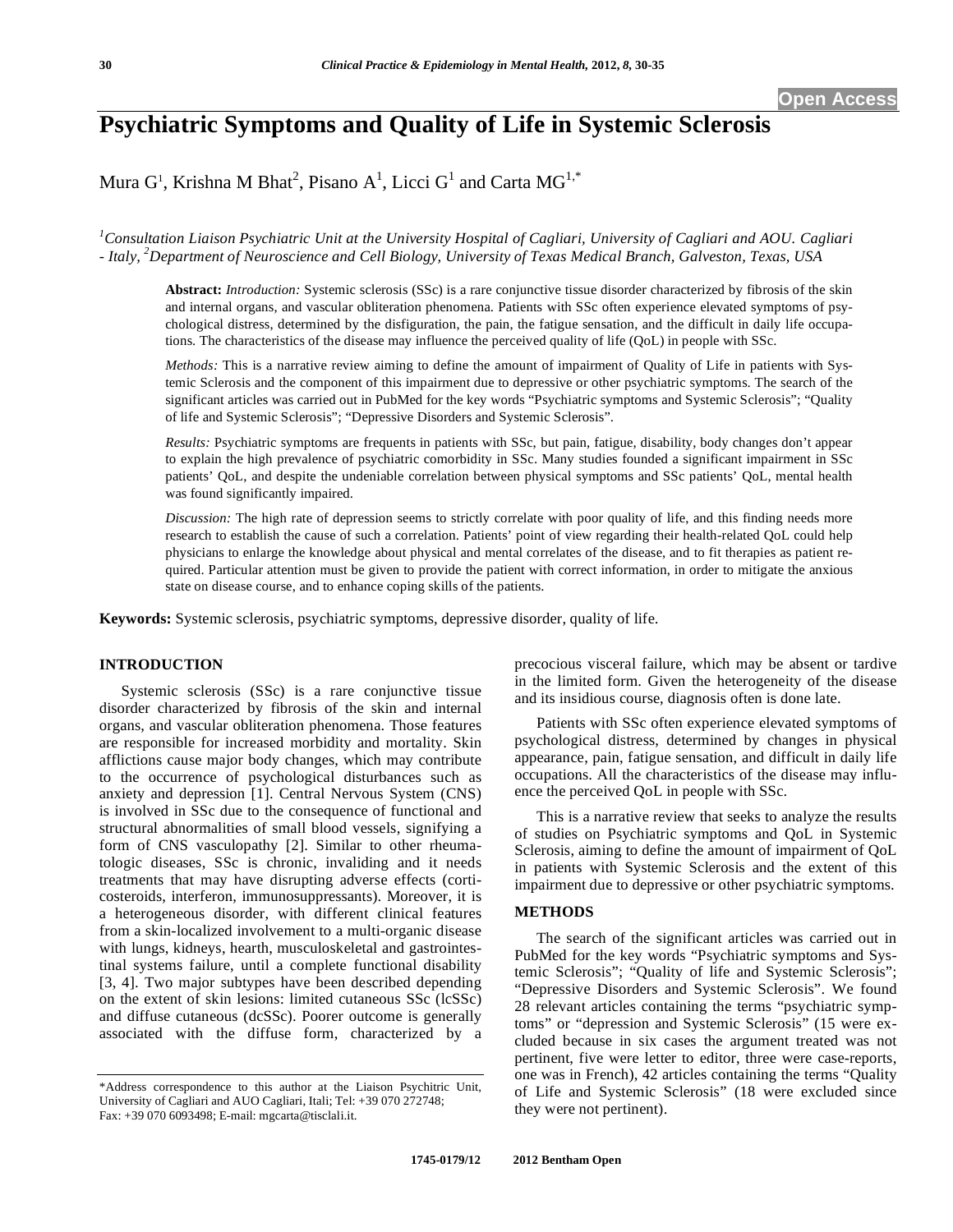# **RESULTS**

### **Psychiatric Symptoms in Systemic Sclerosis**

Depressive symptoms are frequents in patients with SSc, with prevalence of major depressive disorder ranged from 17 to 69% of SSc people [5-8]. A review by Thombs and colleagues [9] found a prevalence of clinically significant depressive symptoms in 51–65% based on two studies that used a Beck Depression Inventory (BDI) score  $\geq 10$  and 46– 56% based on two studies that used a BDI score  $\geq$ 11; four other studies that used different assessment tools detected a prevalence of depression in 36–43%. The authors underlined the lack of studies using a clinical structured interview; however, the findings were consistently high compared with other medical patient groups assessed with the same instruments and cutoffs.

Using The Center for Epidemiological Studies Depression Scale (CES-D), a 20-item self-report measure commonly used as a depression screening and research tool in rheumatic diseases, Thombs carried out a case-control study [10] on 403 patients with SSc and 403 non-medical respondents to an Internet depression survey, matched on total CES-D score, age, race/ethnicity, and sex. The mean total CES-D score for both the SSc and Internet groups was 14.0 points; over one-third of each group scored  $\geq 16$  points on the CES-D (148 [36.7%] of 403), and over a quarter of patients scored  $\geq$ 19 points (110 [27.3%] of 403). Patients with SSc reported significantly higher frequencies (moderate to large effect size;  $P < 0.01$ ) on 4 CES-D somatic symptom items: bothered, appetite, effort, and sleep, but high rates of depressive symptoms in SSc are not due to bias related to the report of somatic symptoms.

A recent cross-sectional study published by Baubet and colleagues [7] on 100 SSc patients, both hospitalized and outpatients, was assessed using a structured clinical interview, the Mini International Neuropsychiatric Interview (MINI), and a self-reporting questionnaire, the Hospital Anxiety and Depression Scale (HADS). As assessed by the MINI, 19% [95% confidence interval 12-28%] of all SSc patients were currently experiencing a major depressive episode (MDE), 56% [46-65%] had a lifetime history of MDE and 14% [8-22%] had current dysthymia. Current MDE was more prevalent among hospitalized patients than among outpatients (28% versus 10%, p=0.02). Specific anxiety disorders were diagnosed in 37% [28-47%]. Less than 50% of the SSc patients with mood disorders received psychiatric treatment. Legendre and colleagues [11] carried out a prospective study on a small cohort (42 patients, including 18 with diffuse cutaneous scleroderma and 24 with limited cutaneous scleroderma). Mean age was 57 +/- 13 years, mean disease duration was  $10.2$  +/- 8 years, and the mean functional Health Assessment Questionnaire score was 0.682 +/- 0.649. The Montgomery-Asberg Depression Rating Scale (MADRS) and the Hamilton Anxiety Rating Scale were used to evaluate depression and anxiety, respectively; 43% patients met criteria for depression (in 26% scored as moderate to severe), 64% patients met criteria for minor anxiety and 19% for major anxiety. Depression and anxiety were strongly correlated with each other ( $r = 0.89$ ;  $P < 0.0001$ ). The MADRS score was significantly higher in the patients with pulmonary restrictive disease ( $P = 0.009$ ) but was not

associated with the extent of skin involvement, organ involvement, or disability.

Compared to Rheumatoid Arthritis, SSc patients have less bodily pain and disability, but they tend to report higher depressive symptom scores [12]; moreover, SSc patients show the presence of significantly higher psychiatric symptoms of anxiety and depression than patients with other serious skin conditions, such as melanocytic naevi or melanoma [13].

Pain, fatigue, disability, body does not appear to explain the high prevalence of psychiatric comorbidity in SSc, and there are a very few studies that investigated the pathophysiology of such a phenomenon. Goldenberg proposed an inflammatory/immune mechanism, common at all rheumatologic diseases, on a fibromyalgia-based model [14].

Some early studies correlated depressive symptoms, functional impairment, and personality traits with SSc. Roca, Whigley & White [8] assessed 54 SSc patients with the Beck Depression Inventory, the Neuroticism-Extraversion-Openness Personality Inventory, the Health Assessment Questionnaire, and the Psychosocial Adjustment to Illness Scale. Nearly half of the patients had mild depressive symptoms, and an additional 17% had symptoms in the moderateto-severe range. Depressive symptoms were found to correlate with younger age, presence of digital ulceration, higher self-rate functional impairment, but there were highly significant relationships between depression and aspects of personality, psychosocial adjustment to illness, and lack of social support.

Similar findings, except regarding the lack of social support, were detected in an Italian study [15] on 111 SSc patients assessed by the Beck Depression Inventory (BDI) questionnaire, the scleroderma Health Assessment Questionnaire (sHAQ) and two additional questions assessing the patient's familiar support and the social consequences of the patient's change in physical appearance. Mild to severe depressive symptoms were found in 33.4%. While on univariate analysis many physical symptoms (such as the diffuse cutaneous form of the disease, lung involvement, pain, Raynaud's phenomenon, ulcers and disease severity) were associated with the presence of pathologic depressive symptoms, on multivariate analysis only the Visual Analog Scale for disease severity was correlated to BDI scores (p=0.016). Interestingly, social behavior changes due to SSc-related physical involvement were reported in 38% of patients with depressive symptoms (p=0,006) and were more likely to be observed in younger patients  $(p=0.001)$  with a more severe Raynaud's phenomenon (p=0.013).

Matsuura and colleagues [16] evaluated 50 SSc patients for factors associated with depressive symptoms using the Beck Depression Inventory (BDI), the Rheumatology Attitude Index for measuring helplessness, the Sense of Coherence (SOC) scale (a measure of an individual's resilience in the face of stress and capacity to cope with it), the modified Health Assessment Questionnaire for physical disability, working, and social function, support domains of Arthritis Impact Measurement Scales version 2, and a visual analog pain scale. They found depressive symptoms ranging from mild to severe state in 46% of the patients. Total BDI scores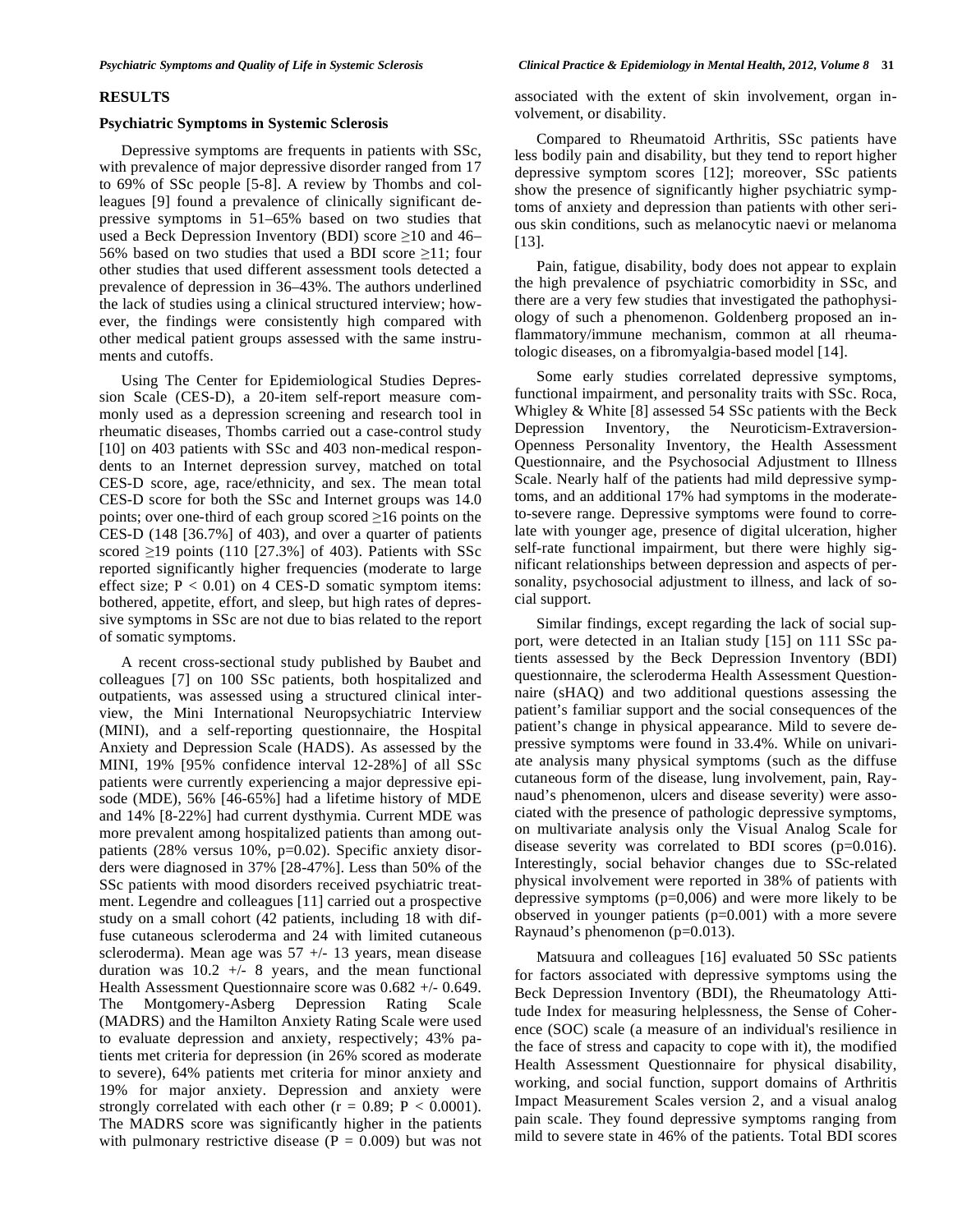were significantly correlated with low working ability, low social activity, low SOC, pain, and helplessness, and not associated with disease severity variables including skin score and internal organ involvement. Multiple regression analysis showed that a high level of helplessness and a low level of SOC might be closely associated with depressive symptoms in SSc.

Depression and its cognitive correlates are important variables to understand the experience of the pain in a rheumatologic disorder: whereas the patient's self-report of pain is only marginally related to the real severity of illness, it's strongly associated with depression [12]. A cognitive correlate of depression is catastrophizing, which includes magnification of pain-related symptoms, rumination about pain, feelings of helplessness, and pessimism about pain-related outcomes [17]. Catastrophizing in osteoarthritis patients shows associations with self-reported disability, pain behaviors, functional limitations [18], in rheumatoid arthritis it is relates to reduction in muscle mobility and strength [19], and to increased levels of disease activity [20]. The physiopathological mechanism below those associations is not yet cleared; in particular is uncertain if there is any direct relationship between catastrophizing and hypothalamicpituitary-adrenal axis; an indirect evidence is that there is an increase in myocardial contractility in high-catastrophizing individuals [21]. From a psycho-social view, many researchers consider catastrophizing a maladaptive style of coping, derived from personality characteristics of insecure adult attachment cognitive style, directed to elicit a more solicitous attention from others: significant social support may reinforce high expression of pain, helplessness and depression [22]. This may lead catastrophizers to increase their attention levels to bodily sensations, painful stimuli, until obsessive anticipation of pain that determined an amplification of pain [23, 24]. Catastrophizing in SSc patients was found more highly associated with greater reporting of affective pain among those with less formal education [25], but such a relationship remains unclear. In RA this finding was replicated, and it was shown a correlation between catastrophizing, low socioeconomic status, or social dysfunction [26].

Another explanation may be that SSc, similar to other autoimmune diseases, is characterized by an enhancement of vulnerability to psychological distress, determined by the deregulation of auto-immune response. Such vulnerability may act as a predisposition to mood disorders [27].

Until a few years ago, most researchers thought that scleroderma didn't involve CNS. Because, despite the frequency of psychiatric symptoms, neurological symptoms are rare. A functional magnetic resonance study on patients with fibromyalgia showed enhancement of activity in anterior cingulate and insular cortex during the experience of acute pain [28]: significantly, these regions of CNS are responsible of the affective processing of pain. More recent work suggests that, the focus has been shifted to understand the consequence of vascular and micro-vascular CNS involvement in SSc (hyperintense foci of variable size diffuse in white matter), and is thought to be a form of CNS vasculopathy, similar to the Systemic Lupus Erythematosus [2, 29]. Other autoimmune diseases have also cause characteristic pattern of cerebral perfusion anomalies related to mood disorders [30, 31]. Further studies will clarify the clinical correlates between psychiatric symptoms and SSc RM and SPECT imaging findings.

### **QUALITY OF LIFE IN SYSTEMIC SCLEROSIS**

Although morbidity and mortality are the prominent outcomes to determine the social impact of diseases, patientreported point of view on health-related QoL has become an interesting way to obtain information on the experience of disease, treatment efficacy and need of cares.

QoL is a subjective, heterogeneous concept of well-being correlated with a number of factors, such as severity and duration of illness, use of medications and stress events. The subjective perception of QoL is now considered of great relevance to measure the outcomes in a chronic disease [32, 33] particularly in those with high impairment and much impacted daily life [34]. It has become central to evaluating the effectiveness of treatments as well.

To date, there have been few research on QoL in SSc, and most have a small size of sample: although SSc is a severe, potentially devastating disease, it has a low prevalence. The central symptom of SSc is pain, due to various causes (arthritis, digital ulcerations, esophagitis, Raynaud's phenomenon, chronic diarrhea, etc.).

A high correlation between pain and health-related QoL has been reported in SSc. In a prospective cross-sectional study of 89 SSc patients, Georges and colleagues [35] examined the impact of pain in the QoL of 89 SSc patients with either a limited  $(N=22)$  or a diffuse  $(N=67)$  form of SSc using two self-administered questionnaires, the French versions of the SSc health assessment questionnaire (HAQ) and the SF-36. The QoL as assessed by the SF-36 appeared related to the burden of clinical manifestations, in relation to the number of clinical involvements, the functional disability and the pain, with a high correlation between pain and health-related QoL. All the SF-36 subscale scores of SSc patients were lower than those already reported in general population. Both PCS (Physical component summary score) and MCS (Mental component summary score) of the SF-36 were lower in diffuse than in limited SSc, which could be related to the disease extension. Therefore, although it might be obvious for any clinician, the effective control of the pain, which can be related to the presence of either RP, digital ulcerations, musculoskeletal or digestive involvement, should constitute the primary therapeutic goal to achieve a better QoL in SSc-treated patients.

Bassel and colleagues recently published a paper [36] focused to identify symptoms of SSc that highly impacted patients' ability to carry out daily activities. Using the Canadian Scleroderma Patient Survey of Health Concerns and Research Priorities, 464 SSc patients were asked about the frequency and impact of 69 SSc symptoms. The five symptoms more frequently experienced and associated with moderate to severe impact on daily activities were: fatigue (89 and 72%), Raynaud's Phenomenon (86 and 67%), hand stiffness (81 and 59%), joint pain (81 and 64%) and difficulty sleeping (76 and 59%).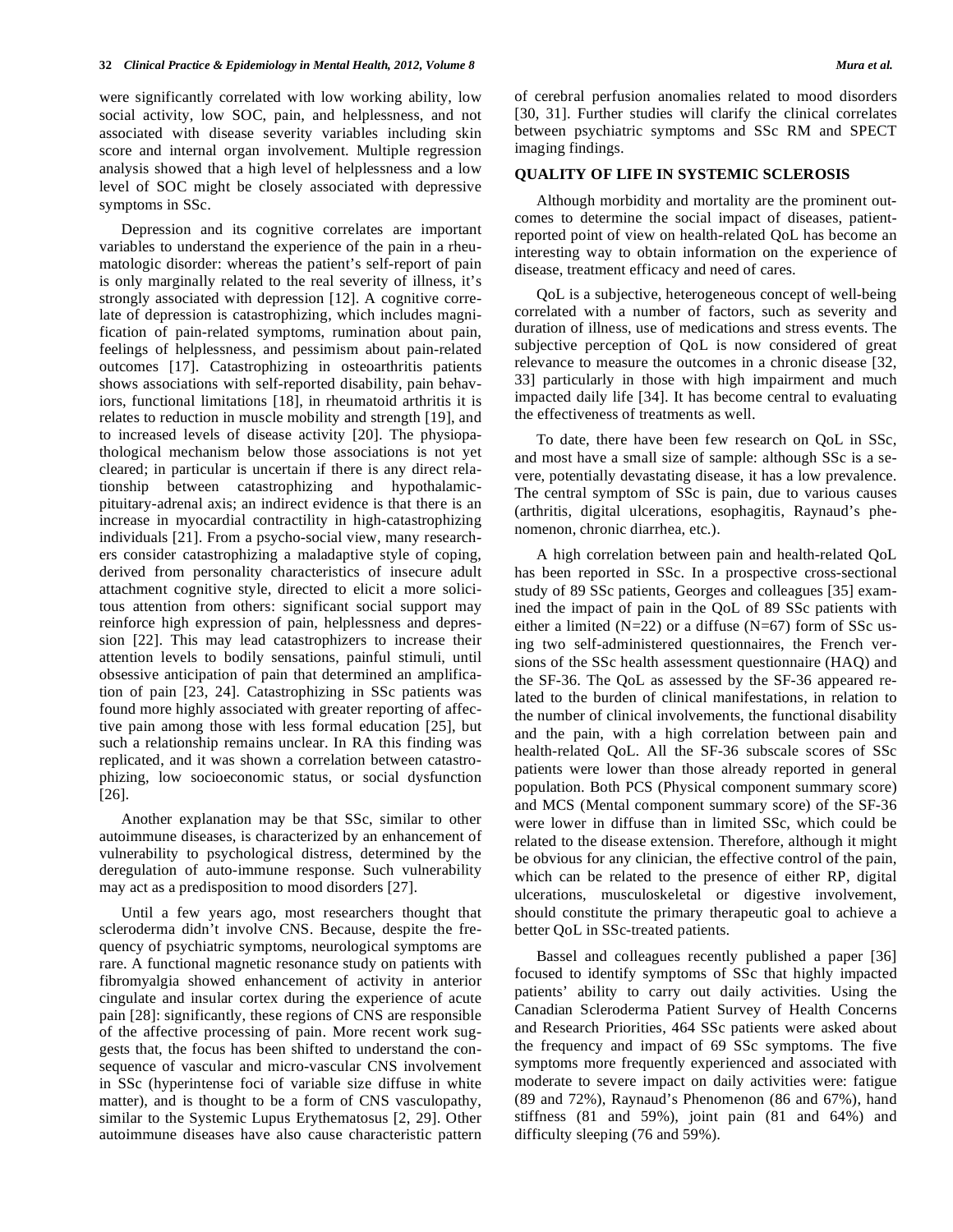Another prominent symptom of SSc is the fatigue: such as other chronic, painful debilitating diseases, the most of the patients reported fatigue, which is a significant determinant of physical functioning [36, 37].

# **QUALITY OF LIFE AND PSYCHOLOGICAL IMPAIRMENT IN SYSTEMIC SCLEROSIS**

The higher prevalence of unmet needs in SSc patients causes psychological, spiritual and existential problems. In fact, they are often unable to do the things they used to do; they worry about appearance, scared of disease progression and physical disability, and uncertain of their future [38, 39]. Such an anxious situation may produce chronic feelings of demoralization, uselessness, loss of control. In a systematic review of 12 studies on health-related QoL in SSc, Hudson and colleagues found significant impairment in SSc patients [40]. Despite the undeniable correlation between physical symptoms and SSc patients' QoL (SF-36 Physical Component Summary score was more than one SD below that of the general population), mental health was found significantly impaired (SF-36 Mental Component Summary score was approximately 0.5 SD below that of the general population).

A recent address of study on QoL in SSc is focused on depression. QoL impairment and female sex were found as independent risk factors for depressive symptoms in a crosssectional study on 72 patients [59 female (82%), mean age 59 years] carried out by Muller and colleagues [5]. Validated questionnaires, the Health Assessment Questionnaire (HAQ), EuroQol (EQ-5D) and the Center for Epidemiologic Studies Depression scale (CES-D) were utilized to measure disability, quality of life and depressive symptoms. According to the CES-D, 69% (48 out of 70) were screened positive for depression.

Analogue findings were shown by a cross-sectional study [6] on 59 SSc patients assessed by using the Patient Health Questionnaire depression scale (PHQ-9) to detect depressive disorders, HAQ for the health status and SF-36 for the quality of life. 77.4% of patients presented symptoms of depression: 61% had a major depressive syndrome, and 16.4% a minor depressive syndrome. The PHQ-9 score was significantly higher in the patient with prolonged disease duration, severe joint pain, higher disease severity and activity. Also, depression had a negative impact on both physical and mental SF-36 scores.

Danieli and colleagues [12] published a cross-sectional study on 76 SSc patients aimed to evaluate health-related quality of life (HR-QOL) in patients with SSc, and to compare it with that of patients with rheumatoid arthritis (RA). HR-QOL was evaluated by SF-36, SSc disease activity and severity by ACR criteria, disability by the Health Assessment Questionnaire (HAQ), and depressive symptoms by the Beck Depression Inventory. While HR-QOL perception was not statistically different in patients with SSc and RA, compared with RA, patients with SSc tended to perceive less bodily pain ( $p=0.06$ ) and have less disability ( $p=0.04$ ) but to report higher depressive symptom scores (p=0.05). SSc patients' HR-QOL was worse in patients with diffuse cutaneous involvement both in physical and in mental scores.

Psychological distress and depression were both correlated to physical health-related QoL, as shown by Hyphantis and colleagues in a cross-sectional study [41] on several chronic physical disorders, such as colorectal cancer  $(N =$ 162), glaucoma (N = 100), rheumatoid arthritis (N = 168), systemic sclerosis ( $N = 56$ ) and systemic lupus erythematosus  $(N = 56)$ , assessing psychological dimensions with the Symptom Distress Checklist (SCL-90) and health-related QoL with the WHO QoL Instrument, Short Form. Interestingly, the SCL-90 somatization score was the only psychological distress covariate significantly correlated to physical HRQOL in all diseases (Betas between -0.33 and -0.49) except in SSc, where depression was also a correlate.

Another recent field of research is focused to investigate the association between clinical, psychopathological, and personality parameters in SSc patients, and their correlation with health related QoL. One of the most important parameters taken into consideration by many studies on rheumatic diseases is the Sense of Coherence, the individual's ability to experience life as understandable, meaningful and manageable, and to deal with problems arising. Sense of Coherence assessing gives a measure of an individual's resilience in the face of stress and capacity to cope with it. The most important determinant for SOC is personal relationships, so in a prospective of health-promoting the Sense of Coherence may be enhanced to improve individual's strength and skills to cope with diseases [42, 43].

High levels of psychological distress were found to be associated to disease duration and lower rates of Sense of Coherence in a study [44] on 56 SSc patients and 74 healthy controls, using the General Health Questionnaire, the Symptom Distress Checklist-90-R, the Defense Style Questionnaire, the Sense of Coherence (SOC) Scale, and the Hostility and Direction of Hostility Questionnaire. Moreover, high rate of anxiety was found associated with arthritis-related painful conditions and SOC, while psychotic-like symptoms were only associated with age and a specific personality structure. Analogous finding was observed in RA patients, in which psychological distress mediated the correlation between psychological traits variants and physical healthrelated QoL [45].

Another study [46] compared arthritis-related pain and heath-related QoL in 57 SSc patients, 72 patients with rheumatoid arthritis, 43 with systemic lupus erytematosus, 34 with Sjögren's syndrome, and 74 healthy controls. Healthrelated quality of life (HRQOL) was assessed using the World Health Organization Quality of Life Instrument, Short-Form (WHOQOL-BREF); other clinical information was obtained by the General Health Questionnaire, while the presence of psychological distress, the coping style and personality prevalent traits were detected using the Symptom Distress Check List, the Hostility and Direction of Hostility Questionnaire, the Defense Style Questionnaire, and the Sense of Coherence scale. HRQOL perceived by SSc patients was significantly impaired compared not only with healthy controls, but also in comparison with RA, SLE, and SS patients. Poorer HRQOL was founded associated with high level of psychological distress, maladaptive defenses, and lower sense of coherence

Arat and colleagues focused a cross-sectional study [47] on a large cohort of SSc patients (N= 217: 49 with limited SSc (lSSc), 129 with limited cutaneous SSc (lcSSc) and 39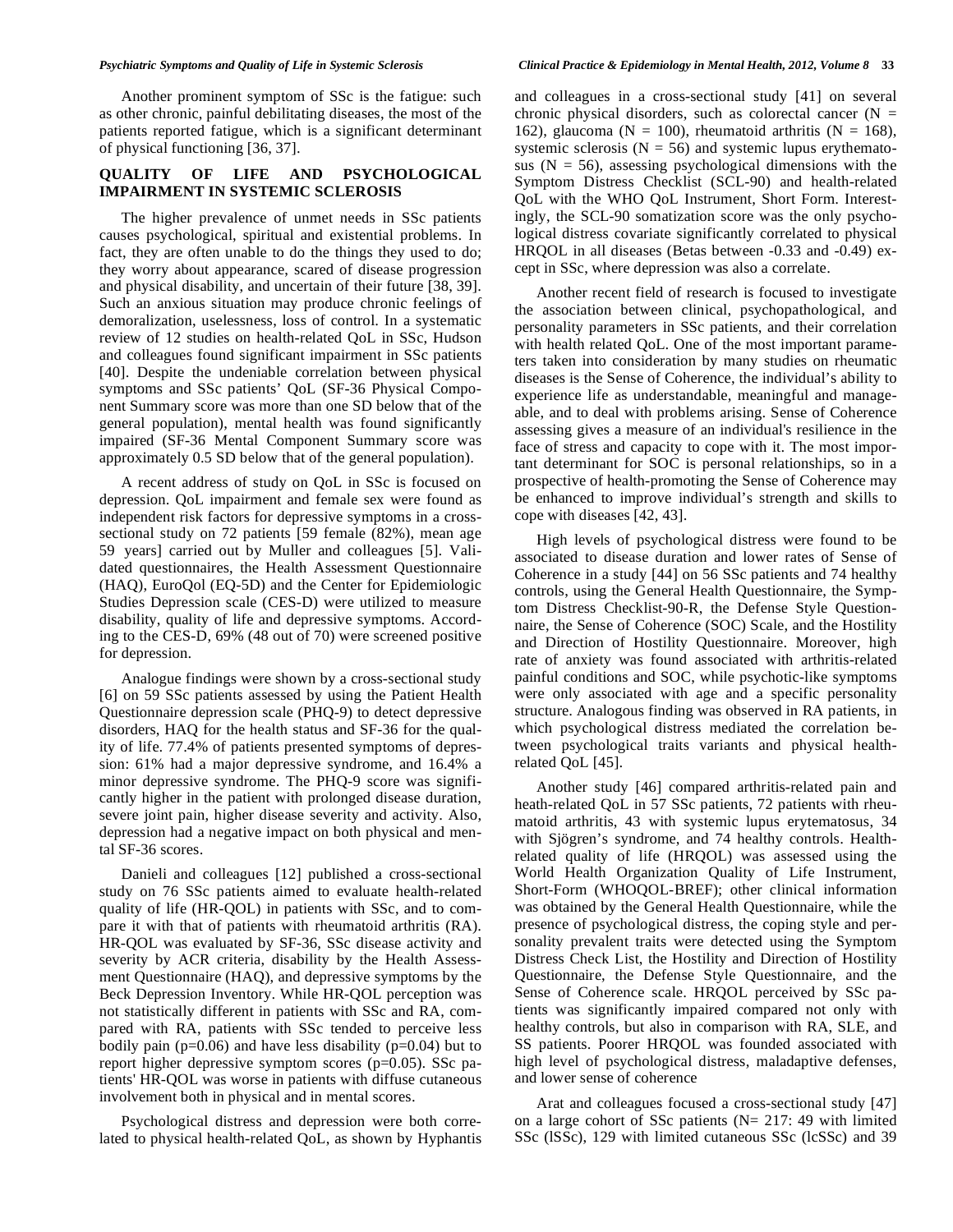with diffuse cutaneous SSc (dcSSc)) on illness perception and the ability to cope with physical and mental health problems. Illness perception and coping were assessed by the Revised Illness Perception Questionnaire and the Coping Orientation of Problem Experience inventory (COPE), health-related QoL was measured by the SF-36, and the relationship between illness perceptions and coping was examined using multiple linear regression analysis. Good physical health was significantly associated with the lcSSc subtype and low disease activity ( $p < 0.01$  and  $p < 0.05$ , respectively). The perception of 'serious consequences' and strong 'illness identity' correlated with poor physical health  $(p < 0.001)$ . Good mental health was associated with low illness identity scores and low 'emotional response' scores  $(p < 0.001)$ . Interestingly, illness perception was found more significantly correlated with both physical and mental health than coping style, and appeared more important than classical disease symptoms to contribute to wellbeing of SSc patients and their health-related QoL. The importance of psychological traits, style of coping and adjustment of disease is underlined by Malcarne & Greenbergs, that analyzed 8 types of coping strategies and found three types of coping as predictors of adjustment: Wishful Thinking, Blaming Self, and Problem-Focused Coping [48].

An emergent question is represented by a possible cognitive impairment in SSc patients. A dementia-like condition, in fact, may worsen psychiatric comorbidity and therapy compliance. Giuliodori and colleagues showed presence of reduced performance of executive functions in SSc patients, and, in absence of other apparent causes of cerebrovascular impairment, they hypothesized an alteration of cerebral perfusion regulation [49].

# **DISCUSSION**

Mental health-related QoL is frequently impaired in SSc patients, and it could influence the general perception of quality of life, depending on a variety of cognitive-emotional variants related to the patient's coping style. The high rate of depression seems to be strictly correlate with poor QoL, and this finding needs more research to establish if depression is due to a worse QoL or if it is the contrary, or if depression and quality of life impairment are both due to other disease related or inherent factors. Further studies, focusing on a common etiopathogenic hypothesis, should help clarify this topic.

Another topic is the low rate of SSc patients with psychiatric comorbidity that receives an adequate treatment, despite the high frequency of depression and anxiety disorders and the availability of safe and manageable drugs. The burden of living with a chronic and painful illness, the fatigue, the difficulty in daily activities, and the disfiguration can give rise to demoralization, hopelessness, loss of self-worth, and expression of a wish to die. These facts appear intuitive and obvious, and sometimes may lead clinicians to prematurely assign a reactive explanation to the patient's symptoms, and delay the start of a treatment.

Patients' point of view regarding their mental healthrelated QoL could help physicians to enlarge the knowledge about physical and mental correlates of the disease, and to fit therapies as required by the patient. Particular attention must be given to informational needs [39]. Correct information, given by a rheumatologist, a dermatologist, a general practitioner, and a psychologist or a psychiatrist may mitigate anxiety about the course of the disease, and enhance coping skills of patients. Catastrophizing and low Sense of Coherence, both related to the depressive cognition and to worse QoL, are personality traits that could be modified. As previously discussed, efficacy coping styles are characterized by the skills of "seek for alliance", "acquired selfresponsibility", "think positive". These coping skills can be trained by self-help groups, and in rare and disabling diseases such as SSc, patients and relatives associations may help to change from a "illness-balanced medicine" to a "patient-balanced medicine". Psychiatrist's intervention, indispensable in case of severe mental health impairment, may be postponed or replaced by self-help group or a supportive psychotherapy, directed to the knowledge of mechanisms to reduce stress response.

For a rare disease such as SSc, Internet can be a powerful mass media, in which informations are easy to found, free and globalized [50]. Therefore, it may be desirable that physicians ask patients know about their disease, and what else they need to know.

The heterogeneity of SSc, its seriousness, and the variety of its consequences on organs and systems required not only a multidisciplinary approach, but also an alliance between patients and health professionals.

### **REFERENCES**

- [1] Baubet T, Brunet M, Garcia De La Pena-Lefebvre P, *et al*. Psychiatric manifestations of systemic sclerosis. Ann Med Intern (Paris) 2002; 153(4): 237-41.
- [2] Mohamed RH, Nassef AA. Brain magnetic resonance imaging findings in patients with systemic sclerosis. Int J Rheum Dis 2010; 13(1): 61-7.
- [3] LeRoy EC, Black C, Fleischmajer R, *et al*. Scleroderma (systemic sclerosis): classification, subsets and pathogenesis. J Rheumatol 1988; 15: 202-5.
- [4] Steen VD, Medsger TA Jr. The value of the Health Assessment Questionnaire and special patient-generated scales to demonstrate change in systemic sclerosis patients over time. Arthritis Rheum 1997; 40:1984-91.
- [5] Müller H, Rehberger P, Günter C, *et al*. Determinants of disability, quality of life and depression in dermatological patients with systemic sclerosis. Br J Dermatol 2011. Doi: 10.1111/j.1365- 2133.2011.10624.x.
- [6] Wafki F, Amine B, IbnYacoub Y, *et al*. Depression among the Moroccan systemic sclerosis. Clin Rheumatol 2011. [Epub. Ahead of print].
- [7] Baubet T, Ranque B, Taïeb O, *et al*. Mood and anxiety disorders in systemic sclerosis patients. Presse Med 2011; 40(2): e111-9.
- [8] Roca RP, Wigley FM, White B. Depressive symptoms associated with scleroderma. Arthritis Rheum 1996; 39(6): 1035-40.
- [9] Thombs BD, Taillefer SS, Hudson M, *et al*. Depression in patients with systemic sclerosis: A systematic review of the evidence. Arthritis Care Res 2007; 57(6): 1089-97.
- [10] Thombs B D, Fuss S, Hudson M, *et al*.; Canadian Scleroderma Research Group, High rates of depressive symptoms among patients with systemic sclerosis are not explained by differential reporting of somatic symptoms. Arthritis Care Res 2008; 59: 431-7.
- [11] Legendre C, Allanore Y, Ferrand I, *et al*. Evaluation of depression and anxiety in patients with systemic sclerosis. Joint Bone Spine 2005; 72(5): 408-11.
- [12] Danieli E, Airò P, Bettoni L, *et al*. Health-related quality of life measured by the Short Form 36 (SF-36) in systemic sclerosis: correlations with indexes of disease activity and severity, disability, and depressive symptoms. Clin Rheumatol 2005; 24(1): 48-54.